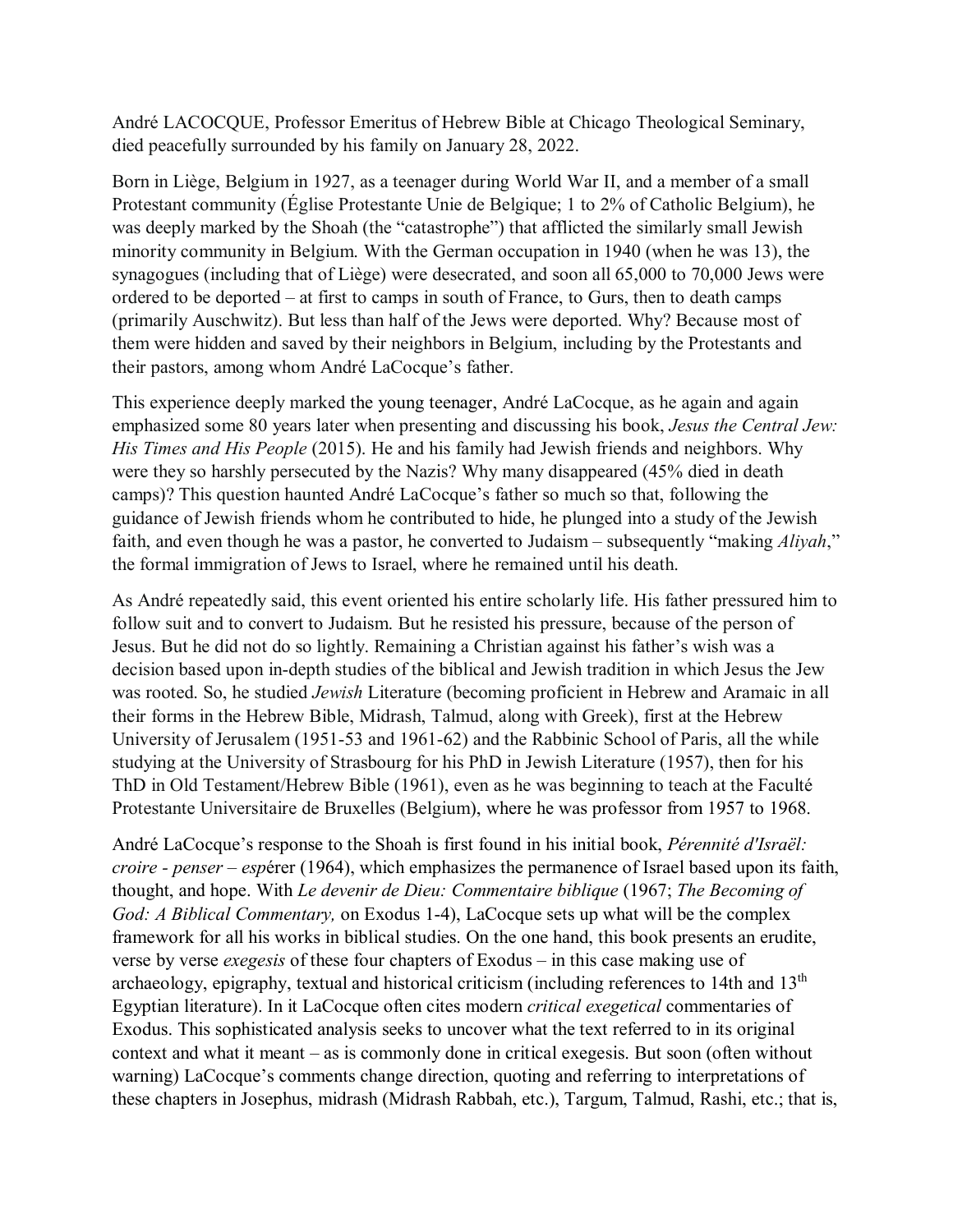in traditional Jewish interpretations of Exodus through the centuries. From this perspective, the book of Exodus presents the history in which God and Israel/humans interact; a history in which humans need God and God need humans ("[l'histoire] dans laquelle l'homme a besoin de Dieu et Dieu a besoin de l'homme," 10]. In so doing, he goes back to the roots of the Midrashic and Talmudic Jewish understanding of God, not as a "God who is" (the Greek view), but as a "God who becomes" together with God's people. "Dieu n'est pas, mais il devient" – as the Jewish philosopher Léon Brunschvicq taught at the Sorbonne until 1940 [when he took refuge in southern France, but not without leaving traces of his teaching at the Rabbinic School of Paris, in which LaCocque studied] – an understanding of God comparable to the one strikingly presented by Henry Slonimsky in his 1956 essay "The Philosophy Implicit in the Midrash" (one of the first things that LaCocque made me read). This is the God of Jesus, as he will emphasize later.

In short, from the beginning, LaCocque was bringing together "exegesis" and "philosophy" – or more precisely "exegesis" and "*hermeneutic*" (Ricoeur's term), i.e., the meaning of the text for the believers/rabbis/Jews/Christians as readers in their particular contexts. This was the twofold ground upon which he built his remarkable and prolific research and publications.

In the fall of 1966, as *Le devenir de Dieu* was just being published, André LaCocque (together with his wife, Claire, and their children, Pierre-Emmanuel, Michel, and Elisabeth) arrived for a first year of teaching at Chicago Theological Seminary; this was during a sabbatical from the Faculté Protestante Universitaire de Bruxelles, to which he returned during 1967-68 before being permanently appointed at CTS in 1968. During 1966-67, the CTS New Testament scholar Otto Betz and LaCocque struck a deep friendship built on similar scholarly orientations. While for LaCocque the academic study of the Hebrew Bible should only be done in light of its reception in the Jewish tradition, for Betz the New Testament should only be interpreted in light of the Judaism of its time – especially apocalyptic Judaism and the Dead Sea Scrolls. During that year, LaCocque and Betz envisioned an original teaching and research center, that they established as part of CTS Doctorate of Religion program a Center of Jewish-Christian Studies, with the participation of scholars from the Oriental Institute [University of Chicago] and the nearby Spertus College of Judaica in Chicago [a center broadened in 2010 into the present Center for *Jewish, Christian, and Islamic* Studies].

As it happened in 1966-67, I was studying for a year at CTS as a Fulbright scholar in preparation for my minor in "Jewish studies and the New Testament" at the University of Geneva. Naturally, I was eagerly following all the seminars offered by Betz, LaCocque, and their colleagues… who graciously invited me to finish my doctorate in their nascent program. And so, I, Daniel Patte, became LaCocque's first doctoral student. And today, as a Professor Emeritus of Religious Studies, New Testament and Christianity at Vanderbilt University, it is my honor to write these words in remembrance of my rabbi/teacher.

With the establishment of the Center of Jewish-Christian Studies, André LaCocque as its director was in a position to develop his far-ranging scholarly contributions, as his long list of publications (below) shows. He continued to practice *exegesis* (see his exegetical commentaries both in French and English in renowned series on the books of *Daniel, Ruth,* and *Zechariah*). But from the beginning he felt unduly constrained in this kind of scholarship, both while writing and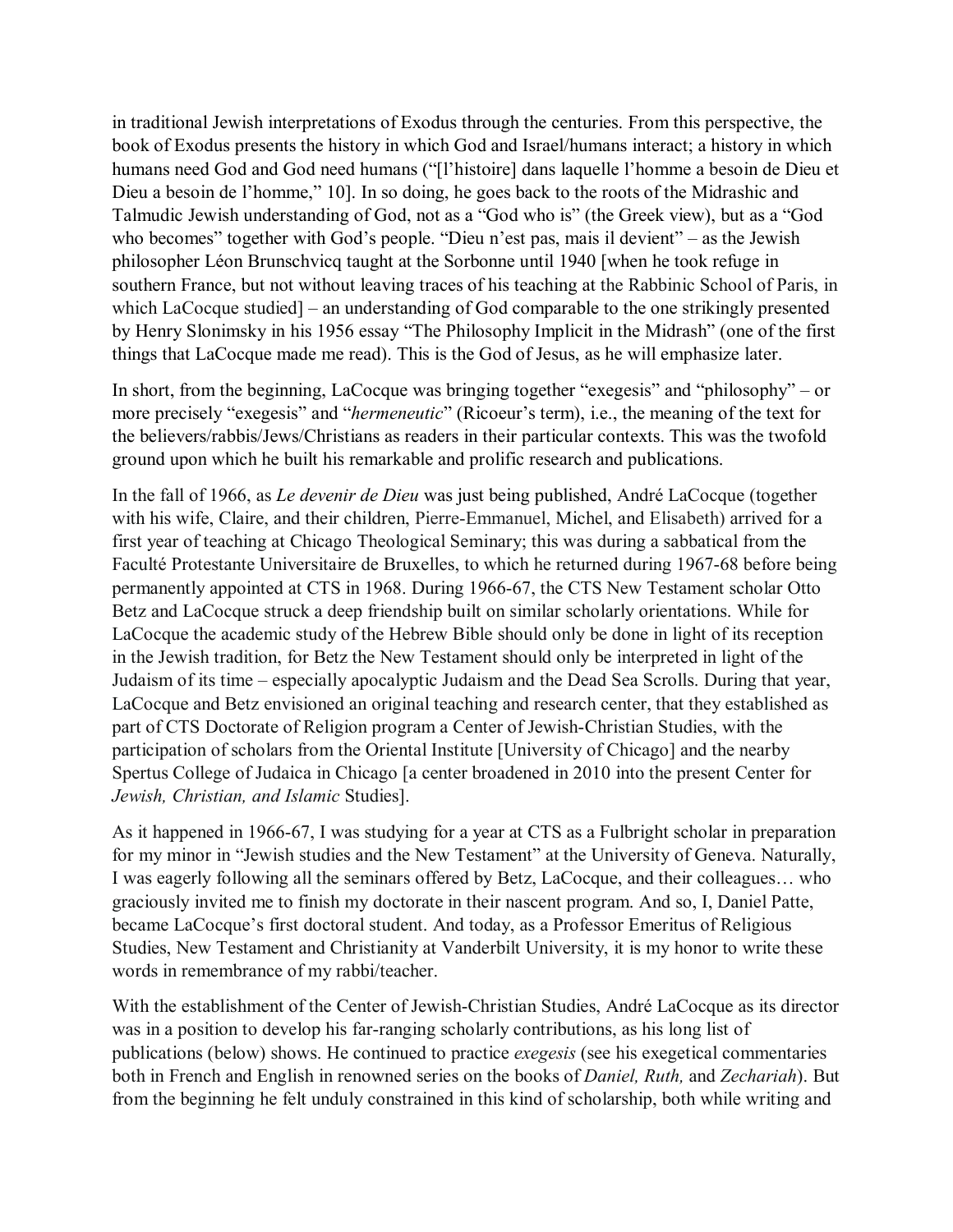of course while teaching. Even in his "historical critical studies" – emphasizing the archaeology of the biblical texts, their original meanings – LaCocque cannot refrain from constantly referring to the reception of the biblical texts, primarily the receptions by rabbis and the Jewish community through the centuries.

Find below a list of LaCocque's books (excluding his many articles). Each would be worth particular comments for their contributions it makes both to the exegesis and the (Jewish) hermeneutic of a particular book of the Hebrew Bible. It is enough here to say a few words about two of these which are well representative of LaCocque's amazing contributions.

First, regarding *[Thinking Biblically](https://press.uchicago.edu/ucp/books/book/chicago/T/bo3617558.html)* (1998), we need to note that this collaborative work was the fruit of a deep and fruitful dialogue and friendship with Paul Ricoeur (which began when Ricoeur was appointed as University of Chicago, 1971, where he taught until 1991, and lasted until his death in 2005). Indeed, their wives, Simone Ricoeur and Claire LaCocque, were also involved in this dialogue and friendship until Simone's death (1998). Ricoeur wrote prefaces for several of LaCocque's books. Ultimately, they wrote together *[Thinking Biblically:](https://press.uchicago.edu/ucp/books/book/chicago/T/bo3617558.html) Exegetical and Hermeneutical Studies* (French [Aline Patte, translation of LaCocque's contribution] *[Penser](https://www.amazon.com/-/es/gp/product/B00JFS4BKI/ref=dbs_a_def_rwt_hsch_vapi_tkin_p1_i2)  [la Bible](https://www.amazon.com/-/es/gp/product/B00JFS4BKI/ref=dbs_a_def_rwt_hsch_vapi_tkin_p1_i2)*, 1998). This is an extraordinary book in which they emphasize the distinctiveness of their respective discipline (historical critical biblical scholarship and philosophical hermeneutic) only to underscore the extent to which Ricoeur carefully based his hermeneutical interpretation on a careful critical exegesis of the biblical text and the extent to which LaCocque was not satisfied with his critical exegetical interpretation of the biblical text as long as it did not account for its relationship with the hermeneutical readings in the Jewish tradition in all of its forms. This overlapping of their concerns led to a remarkable dialogue and an extraordinary contribution to the study of key texts of the Hebrew Bible from Genesis and Exodus 20, to the Song of Songs. As soon as one reads it, one can understand why this book won the prestigious University of Chicago Gordon J. Laing Prize (1999), and that it was translated into eight languages (in addition to French and English).

Second, *[Jesus the Central Jew](https://www.amazon.com/-/es/gp/product/B012BCSYI4/ref=dbs_a_def_rwt_hsch_vapi_tkin_p1_i4)* (2015; French, 2018) is also noteworthy. As he emphasized in his excellent presentations of this book (see recordings of them on YouTube),<sup>1</sup> this book comes back to the roots of his academic work, namely his father's pressure on him as a teenager to convert to Judaism. After a life of study of Jewish thought and Jewish interpretations of the Hebrew Bible, he could answer is father: there is no need to convert to Judaism, because Jesus was a Jew, indeed "a central Jew." This book contributes to the quest for the historical Jesus, but in a very distinct way. Instead of identifying in the gospels the features which are *unlike the Judaism of his time* (which according to New Testament scholar such as Norman Perrin and most of the participants to "Jesus seminar"… since accordingly such traditional Jewish features were simply projected on Jesus by the gospel writers and the early church), LaCocque squarely affirms that *Jesus was a Jew of his time* (indeed "the central Jew" of his time). Then from this perspective in the synoptic Gospels, what represents/reflects the historical Jesus is what can be shown to be found in the Judaism of the first century CE, and should be understood in terms of these Jewish traditions. Thus by this book, LaCocque fundamentally challenges New Testament scholars specialized in the traditional modem researches on the historical Jesus. And yet this book is

 <sup>1</sup> <https://www.youtube.com/watch?v=4tngrbWUM9U> an[d https://www.youtube.com/watch?v=V3Loi3BOAlM](https://www.youtube.com/watch?v=V3Loi3BOAlM)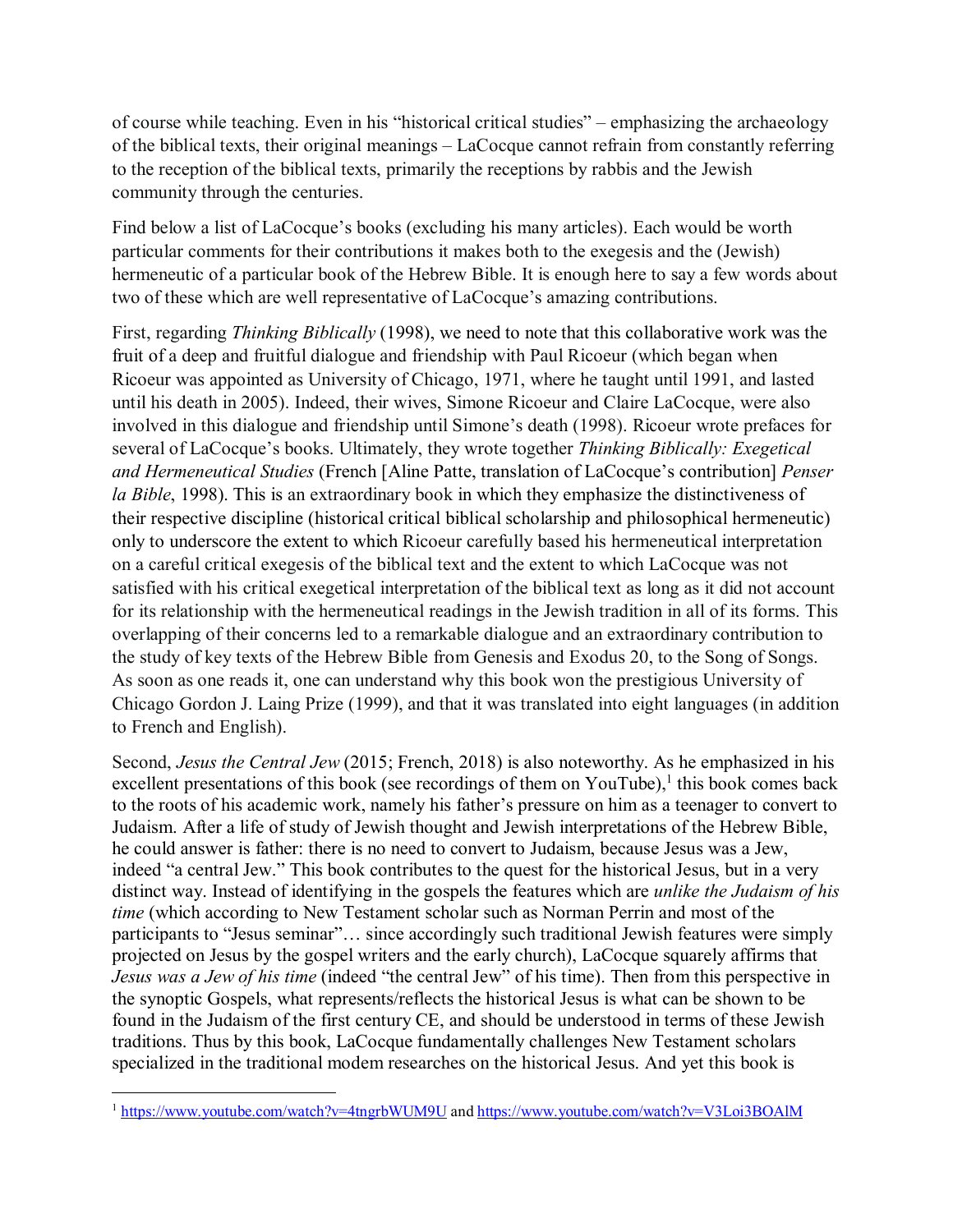published by the Society of Biblical Literature, which sponsors these researches, because one cannot ignore André LaCocque's wide ranging scholarship not only on the Hebrew Bible but also on Judaism, as represented by the long list of his publications.

*La pérenité d'Israel* (1966)

*Le devenir de Dieu: Commentaire biblique* (1967)

*Le livre de Daniel: Commentaire de l'Ancien Testament 15b* (1976)

*The Book of Daniel* (1979)

*But as for me: the question of election in the life of God's people today* (1979)

*The Jonah Complex* (with Pierre Emmanuel Lacocque) (1981)

*Zacharie 9-14* (in Commentaire de l'Ancien Testament; 11c; 1981).

*Daniel et son temps: recherches sur le mouvement apocalyptique juif au IIe siècle avant Jésus-Christ* (1983)

*The feminine unconventional: four subversive figures in Israel's tradition* (1990)

*Jonah* (1990)

*Jonah: a psycho-religious approach to the prophet* (with Pierre Emmanuel LaCocque) (1990)

*[Thinking Biblically:](https://press.uchicago.edu/ucp/books/book/chicago/T/bo3617558.html) Exegetical and Hermeneutical Studies* (with Paul Ricoeur, and David Pellauer, translation) 1998.

[University of Chicago Gordon J. Laing Prize, 1999] translated in nine languages including French, *[Penser la Bible](https://www.amazon.com/-/es/gp/product/B00JFS4BKI/ref=dbs_a_def_rwt_hsch_vapi_tkin_p1_i2)* (1998, [Aline Patte,](https://www.amazon.com/-/es/s?ie=UTF8&field-author=Aline+Patte&text=Aline+Patte&sort=relevancerank&search-alias=digital-text&ref=dbs_a_def_rwt_hsch_vu00_tkin_p1_i2) translation of LaCocque's English contribution).

*Romance, she wrote: a hermeneutical essay on the Song of songs* (1998)

*Le livre de Ruth* (2004)

*Ruth: A Continental Commentary* (2004)

*[The Trial of Innocence: Adam, Eve, and the Yahwist](https://www.amazon.com/-/es/gp/product/B0057AOZGI/ref=dbs_a_def_rwt_hsch_vapi_tkin_p1_i5)* (2006)

*Esther Regina: a Bakhtinian reading* (2008)

*The Captivity of [Innocence](https://www.abebooks.com/servlet/BookDetailsPL?bi=30698149482&searchurl=spo%3D30%26sortby%3D17%26p%3D2%26an%3Dlacocque%2Bandre%253F%26sp%3D1&cm_sp=snippet-_-srp2-_-title7)* (2010)

*[Jesus the Central Jew: His Times and His People \(SBL Early Christianity and Its Literature](https://www.amazon.com/-/es/gp/product/B012BCSYI4/ref=dbs_a_def_rwt_hsch_vapi_tkin_p1_i4)  [Book 15\)](https://www.amazon.com/-/es/gp/product/B012BCSYI4/ref=dbs_a_def_rwt_hsch_vapi_tkin_p1_i4)* (2015; French edition 2018)